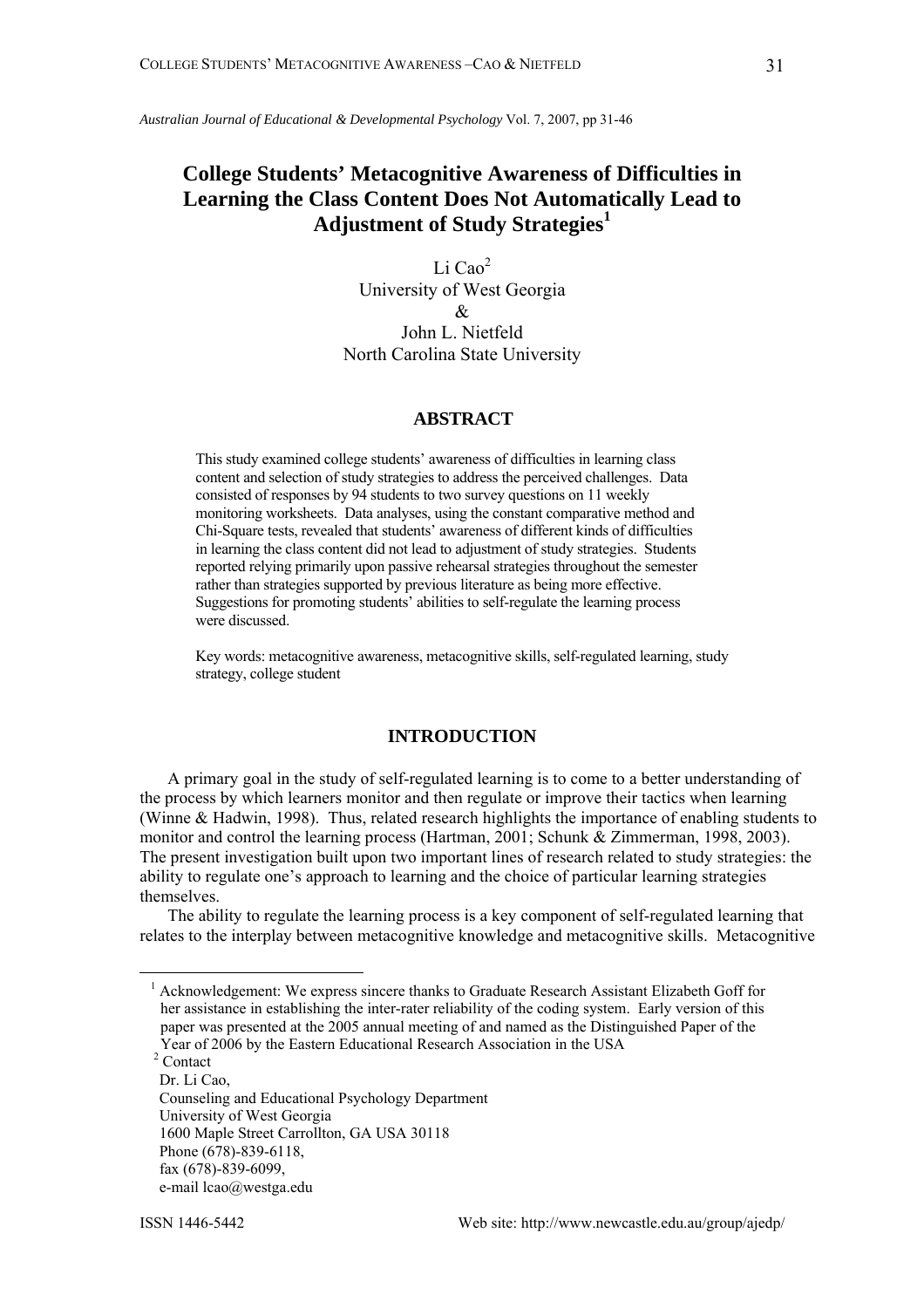knowledge refers to knowledge of one's own thinking process. In the classroom setting, metacognitive knowledge allows students to become aware of what they know and what they do not know about a certain topic. This awareness affords students a baseline for planning for learning and allocating time and effort to study. Metacognitive skills refer to intentional regulation of study strategies. During a learning process, metacognitive skills allow students to select an appropriate strategic intervention, monitor the execution of the strategy, and evaluate its effectiveness (Boekaerts, Pintrich, & Zeidner; McCormick, 2003). Recent research suggests that these two major components of metacognition, metacognitive knowledge and regulatory skills, are intercorrelated (Schraw, 2001; Sperling, Howard, Staley, & Dubois, 2004).

More importantly, classroom research shows that metacognitive strategies distinguish student abilities in transfer and problem solving (Campione & Brown, 1990; Pellegrino, Chuowsky, & Glaser, 2001; Rozencwajg, 2003), self-regulation (Butler & Winne, 1995; Schunk & Zimmerman, 2003), self-efficacy and motivation (Wolters & Pintrich, 2001; Zimmerman, 1995, 1998), development of expertise (Sternberg, 2001), and academic achievement (Hartman, 2001; Justice & Dornan, 2001; McCormick, 2003; Peverly, Brobst, Graham, & Shaw, 2003; Schraw, 1994). Promoting student metacognitive strategies may enhance academic performance.

A second line of research on students' study strategies focuses directly on students' choice of particular learning strategies. Learning strategies refer to any behaviors or thoughts that facilitate encoding in such a way that knowledge integration and retrieval are enhanced (Weinstein, 1988). These thoughts and behaviors constitute organized plans of action designed to achieve a certain goal (Weinstein & Mayer, 1983, 1986). This research shows that the use of learning and study strategies is associated with students' perceived and actual ability (Ames & Archer, 1988; Borkowski, Carr, & Pressley, 1987; Pintrich & De Groot, 1990; Williams & Clark, 2004), coordination of metacognition and prior knowledge (Pressley, Borkowski, & Schneider, 1987), and various measures of academic achievement (Bernardo, 2003; Biggs, 1987; Entwistle & Ramsden, 1983; Everson, Weinstein, & Laitusis, 2000; McKeachie, Pintrich, & Lin, 1985; Sinkavich, 1991). Higher achieving students use more learning strategies than do lower achieving students (Schraw & Dennison, 1994; Zimmerman & Martinez-Pons, 1988).

Furthermore, this research distinguishes different types of learning strategies. For instance, reading and rereading the textbook chapters--the most frequently selected method among students (Carrier, 2003)--is considered a relatively ineffective approach to learning, as it is not active (Mackenzie, 1994), involves shallow processing (Craik & Tulving, 1975), and provides no feedback (Winne & Hadwin, 1998). In contrast, positive correlations have been found between active strategies and student academic performance. These strategies, such as studying lecture notes, making chapter notes, outlining, and coming to office hours, involve deep processing and might promote understanding of the course material (Justice & Dornan, 2001).

Our classroom observation and study reports from others (e.g., Peverly et al., 2003; Pressley et al., 1998) suggest that students believe that the strategies should vary with the characteristics and demands of courses and assignments. Students claim to use a variety of strategies in the pursuit of good grades, including strategies aimed at keeping themselves on task. They seem to know that strategy use is an important factor in preparation for an examination and performance and that some strategies are better than others when preparing for different types of examinations. However, research shows that students' selections of strategies are not always optimal (Garner, 1990; Peverly et al., 2003) or that students are not carrying out the effective strategies efficiently (Justice  $\&$ Dornan 2001; Pressley et al., 1998; Wilhite, 1990). More research is needed to address the discrepancy between theories that students seem to hold about the selection and use of the study strategies and their actual strategy use in the learning process in order to improve student learning.

Recent research has begun to address this issue. Numerous programs and courses have been implemented trying to increase awareness of the importance of using effective study strategies and to enhance students' ability to manage their learning process to promote academic success, particularly among the first year college students. One of the purposes of these programs is to focus on teaching students to monitor their selection and use of various learning and cognitive strategies (Albaili, 1997; Curley et al., 1987; Derry & Murphy, 1986). Again, this research has revealed complex relationships between study strategies and academic performance. For instance, Smith (2003) found that successful completion of a study strategy course had a significant effect on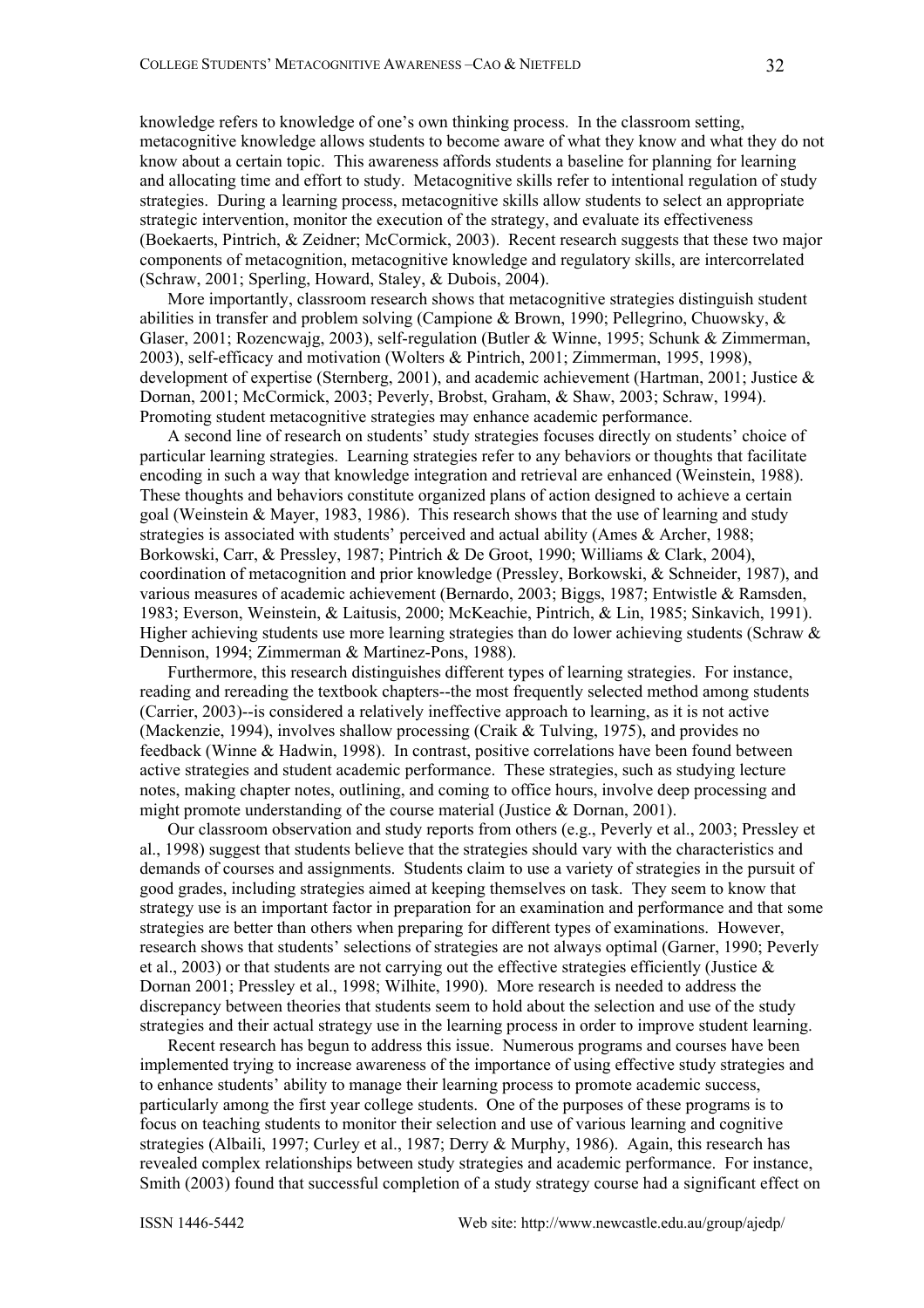grade point average, but it did not positively influence scores on the School Strategies Scale. Similarly, Jakubowski (2003) found that students reported significant decreases in active selfregulation and self-efficacy, and significant increases in anxiety from the beginning of the course to the end. These changes did not adversely affect academic achievement, as students who did well in the learning and study strategies course tended to have higher grade point averages in their other courses. In a study that examined developmental changes in metacognitive and motivational variables and their relationship to course performance between traditional-age (18-23 years) and nontraditional-age (24-64 years) college students, Justice and Dornan (2001) found that older students reported more use of two higher level study strategies: generation of constructive information and hyperprocessing. However, their increased use of the strategies did not relate to course performance. The inconsistency of these results calls for further research to develop a better understanding of the complex relationship between the way students engage in the learning process and academic performance. This understanding bears a great significance in promoting self regulated learning and academic achievement.

The present study responded to this call by examining how college students' metacognitive knowledge relates to regulation of their study behaviors during the classroom learning process. The purpose of the study was to (a) document difficulties that the students perceived in learning class content and study strategies they subsequently selected to deal with challenges over a semester, and (b) examine the relationship of students' awareness of the difficulties with their strategy selection and test performance. Specifically, we addressed four research questions: 1) What kinds of difficulties did students perceive in learning the class content over the semester? 2) What types of study strategies did students select to deal with the perceived difficulties over the semester? 3) How did the perceived difficulties relate to students' selection of study strategies? 4) What were the relationships between students' perceived difficulties, selected study strategies, and test performances? We predicted that students would encounter various difficulties in learning the class content over the semester and that they would customize their selection of strategies to deal with their evolving learning difficulties.

### **METHOD**

The participants included a total of 94 undergraduate college students enrolled in two sections of an educational psychology course in a mid-size university in the southeast US. Their age ranged from 18 to 43 (M=23, SD=5.98); there were 76 females (81%) and 18 males (19%). The sample represented a diverse racial background (80% White, 15% Black, 3.3% Hispanic, and 1.7% Asian American), similar to the student population of the university as a whole. Full institutional review board approval was obtained for the recruitment of students, and an alternative project option was offered in lieu of study participation. All students volunteered to participate in the study and signed the informed consent form. The course was taken during the junior or senior year after admission to the teacher education program. Both classes followed an identical class schedule, used the same course materials, and covered the same major topics. No significant difference was found between the two classes on the pretest of the course content, GPA, or cognitive abilities. The classroom environment was constructed to facilitate students' reflection on achievement goals and study strategies according to their actual performance throughout the semester.

#### *Data Source and Procedure*

Each class met separately once per week for sixteen weeks. A monitoring worksheet (Appendix A) was given to students at the end of each class except the first class to introduce the course, the three quiz days during the semester, and the last class for the final exam. As a result, the students completed the monitoring worksheet at the end of each class for a total of 11 weeks. From now on, we refer to the eleven weeks in which the monitoring data were collected as Week 1 to Week 11 for ease of presentation.

The monitoring worksheet asked students to estimate their overall understanding of the content of the class and offered three review questions for self-assessment of their understanding. Answers to these review questions were discussed by the end of the class. Also, the students were provided feedback on their performance on the first three tests and overall monitoring accuracy scores of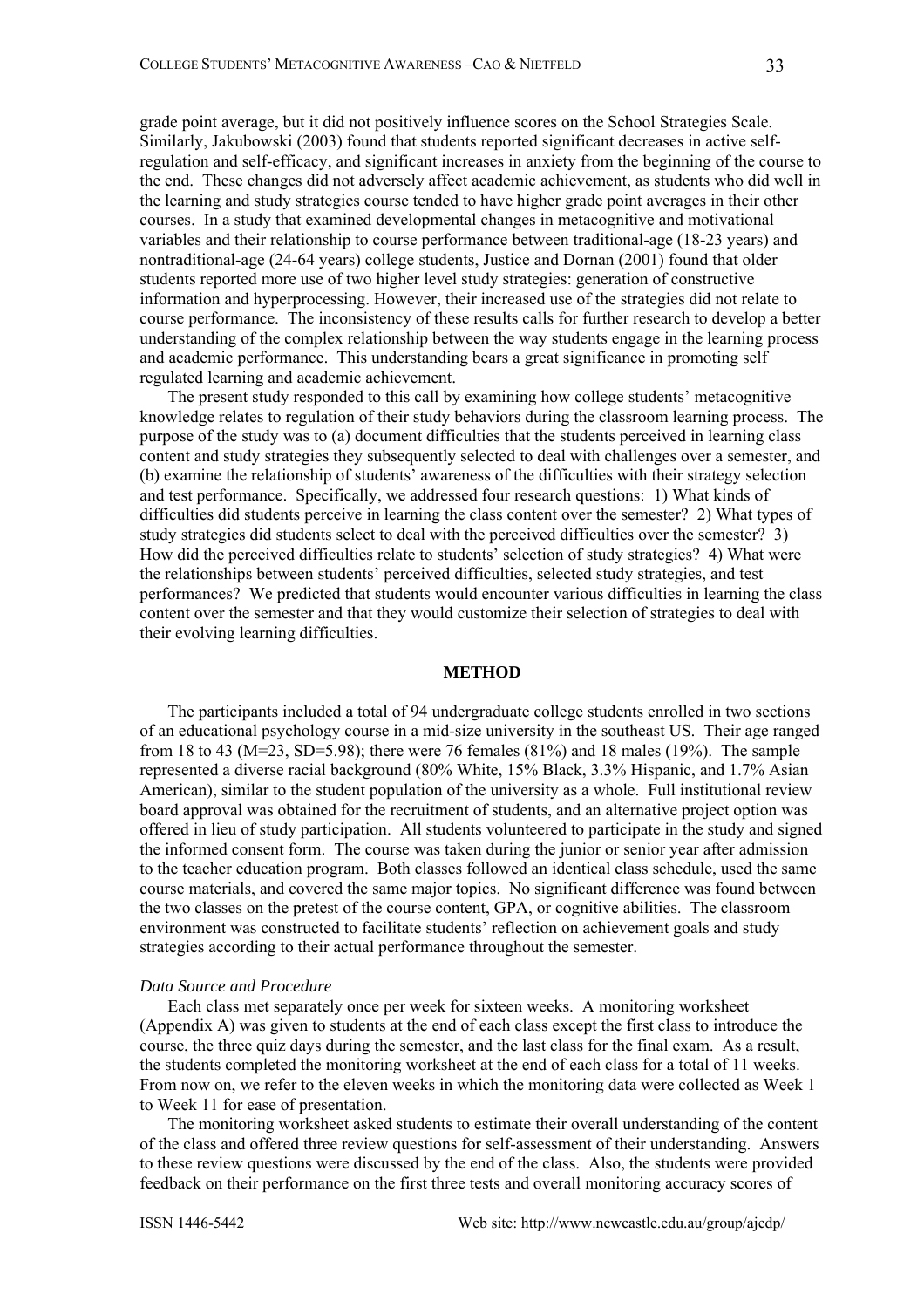each test. To facilitate self-regulation of the learning process, students were encouraged to revisit the worksheets and monitor their performance on a weekly basis, and were required to keep the monitoring worksheets for a portfolio to be handed in at the end of semester.

Apart from making judgment of learning and answering the review questions on the weekly monitoring worksheet, students were required to respond to two open-ended questions: "What concepts from today's class did you find difficulty to understand?" and "Specifically, what will you do to improve your understanding of the concepts you listed above?". Students' responses to these questions were the primary data source for the present study. Students' performances were measured through four closed-book classroom tests. The three quizzes consisted of 25 four-option multiple-choice items and each quiz covered a unit of the course content. The final exam contained 50 items of the same format and was designed as a comprehensive measure of all the content covered in the course. The test items were either created by the instructors or selected from the test bank accompanying the textbook (Ormrod, 2003).

#### *Data Analysis*

Both qualitative and quantitative procedures were used to analyse the data. We started with the qualitative procedure to analyse the verbal data generated by the two open-ended questions. All students' responses to the two questions were transcribed verbatim and saved as a Microsoft Excel spreadsheet file. The responses to the monitoring worksheet each week served as a unit of data analysis. The constant comparative method (Glaser  $\&$  Strauss, 1967) was used to extract themes from the verbal data and to develop the profiles of students' perceived difficulties in learning the class content and those of the study strategies they selected to deal with the difficulties. Following the data-driven grounded approach (Glaser & Strauss, 1967), we used a five-step procedure to reduce the data into categories and properties. First, a team of three coders independently read and coded the unit of the first week's data. Each coder independently derived theoretical categories (conceptual elements arising from patterns in the data) and properties (smaller, definable aspects of the categories) based on the data. As the independent coding proceeded, the initial categories and integrated properties were collapsed. The categories were considered saturated when new incidents from the data no longer added new properties to the categories.

Second, after coding the first unit, the team compared and discussed categories and properties generated by each individual coder. Disagreements were resolved through rereading and multiple sessions of discussion of the verbatim data among the team. As a result of the discussion, the initial categories and properties were refined through consensus to better capture the meaning of the transcripts. The team reached an agreement of 95 percent on a preliminary code table (Appendix B) of seven kinds (enumerated) of students' perceived difficulties in understanding the class content and a 100 per cent agreement on a second code table (Appendix C) that included four types (enumerated) of selected strategy. Inter-coder reliability was calculated by dividing the number of agreement with the combination of the number of agreement plus the number of disagreement (Kirk & Miller, 1986).

Third, after establishing the inter-coder reliability of the code table, the team used the agreed upon categories as a guide and independently coded and numerated the last week's data, deliberately searching for disconfirming evidence for each category which we used to modify and further refine the categories. Fourth, the team compared the coding results again and further modified the categories through consensus until we were satisfied that the categories and properties reflected our interpretations of students' perceptions of the difficulties in learning the class content and the strategies they selected to deal with the challenges. In the end, the team reached an agreement of 100 per cent in this coding exercise. Finally, with this satisfactory consistency, the first author proceeded and coded the rest of the data. This qualitative data analysis procedure resulted in two profiles: One delineates students' perceived difficulties in learning the class content and the other describes strategies students selected to deal with the challenges over the semester. The two profiles were presented in Figure 1 and 2 below.

To complement and triangulate results of the qualitative data analysis, we used two types of quantitative procedures to analyze the data. Limited by the categorical nature of our data, we first used a series of Chi-square procedures to test the significant patterns among the eleven units of the data and to corroborate the profile of students' perceived difficulties in learning the class content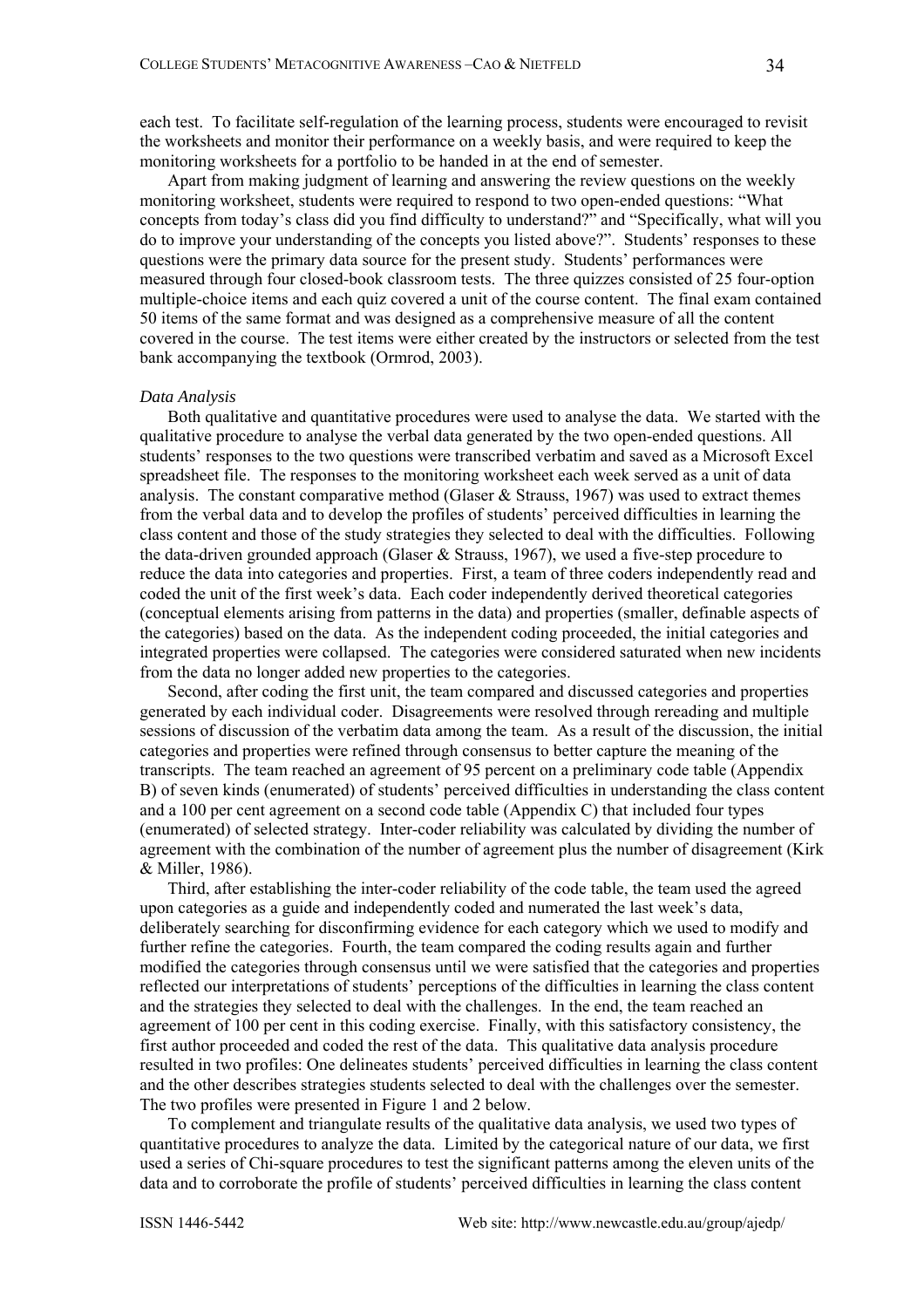and the profile of their selected strategies over the semester, both established by the qualitative data analysis. Second, we used a nonparametric correlation procedure (Gall, Gall, & Borg, 2003) to address the last research question about the relationship between the students' perceived difficulties, selected study strategies, and test performances. In the following section, we report results of the data analyses in order of the four research questions listed above.

#### **RESULTS**

### *1) What kinds of difficulties did students perceive in learning the class content over the semester?*

This question was addressed in two steps. First, we identified different kinds of difficulties that students perceived in learning the class content each week. The frequency of the difficulties each week was presented side by side to examine the possible variation of the difficulties over the semester. As Figure 1 shows, having difficulty understanding a particular concept and distinguishing similarity and difference between concepts were the two mostly reported difficulties that students encountered over the semester. In particular, having difficulties understanding a particular concept was the most frequently reported problem throughout the semester, except for Week 4 and 5. Examples of such a problems were: "The diagram of the long-term memory was a little difficult" and "I just found understanding the terms confusing."



#### **Percentage of Student Perceived Difficulty In Study By Week**

### **Figure 1**: Percentage of student difficulty in study by week

For Week 4 and 5, students reported more problems in differentiating relationships between concepts than the difficulties in understanding a particular concept as the challenge in learning the class content. An example of this type of problem was students had difficulty in: "Keeping meaningful learning and elaborate learning separate & knowing definition of each." or "Keeping the knowledge organization terms from being mixed up." The content covered in Week 4 related to higher level thinking skills such as transfer, problem solving, and metacognitive skills, while the content for Week 5 dealt with behaviourist views of learning and introduced concepts such as positive and negative reinforcement and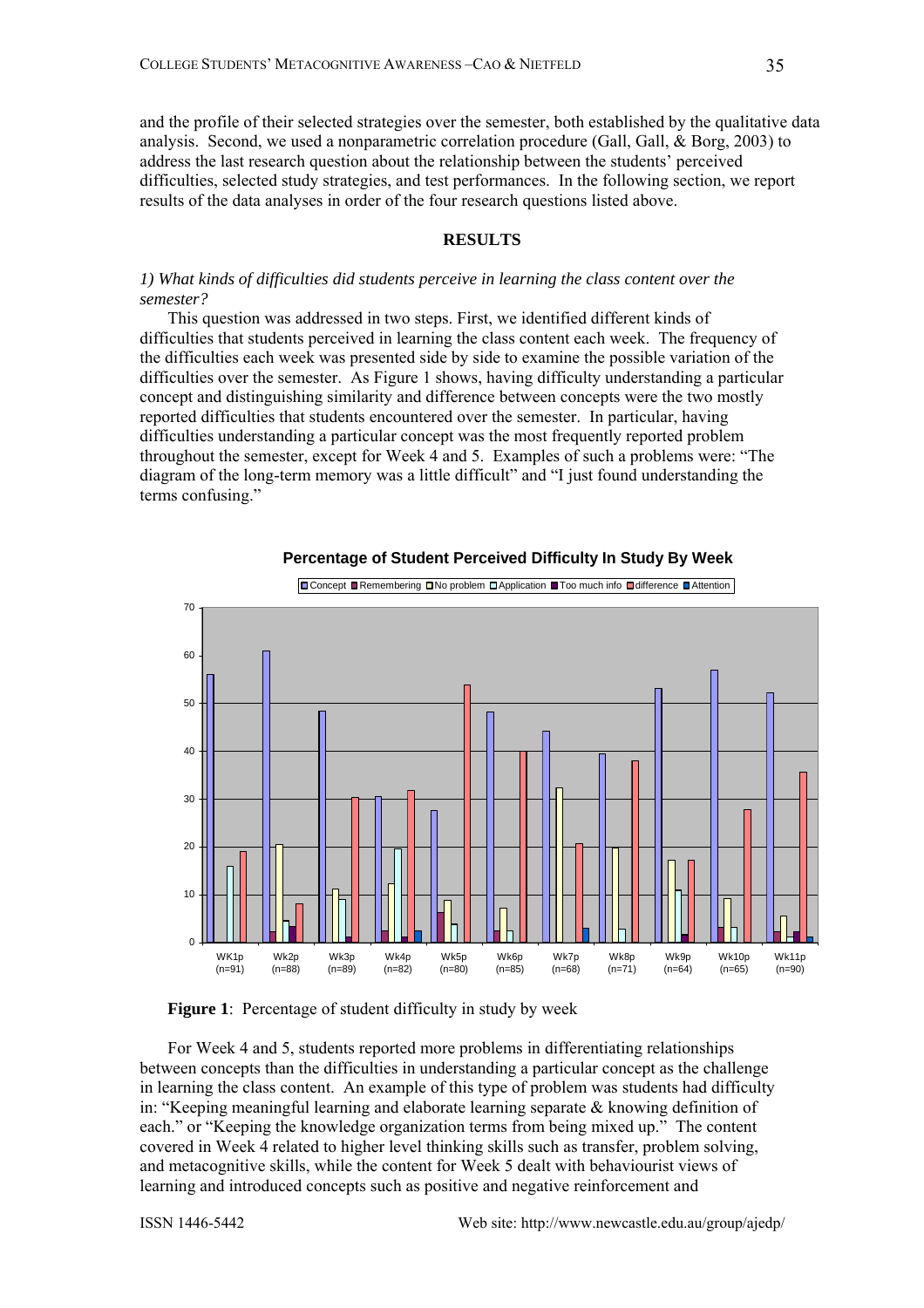presentation and removal punishment. These results show that students perceived mostly two different kinds of difficulties in learning the class content over the semester. One pertained to obtaining comprehension of a specific concept while the other was concerned with ascertaining relationships between the concepts, a more integrated higher level learning outcome (Bloom et al., 1956).

Figure 1 also shows that the proportion of the two kinds of difficulties remained about the same in the first and the second half of the semester. More students reported having no problem in learning the content in the second half than in the first half of the semester, implying a higher comfort level might have been developed among the students with the course expectation, class routine, and the format of the tests. Students who reported no problem and who chose not to respond to the survey questions made the number of response entries vary from week to week.

In a second step, we conducted a series of one-sample Chi-Square tests to triangulate the qualitative observation of frequency count. The results confirmed the qualitative observation that students perceived different kinds of difficulties in learning the class content for seven out of the ten weeks. Specific statistics of the Chi-Square tests are reported in Table 1 below, together with the results to research question three.

### *2) What types of study strategies did students select to deal with the perceived difficulties over the semester?*

Similar to the approach to addressing the research question one, we first identified types of study strategies that the students selected to deal with the perceived difficulties in learning the class content each week. The frequency of the strategy selected each week was presented side by side to observe the pattern of students' strategy selection over the semester. As can be seen in Figure 2, rereading the textbook or lecture notes was the predominant strategy (66% to 94%) that students selected throughout the semester. Apart from the rehearsal strategy, a variety of study strategies, such as elaboration, critical thinking, organization, selecting alternative strategies, and seeking help, were also reported in dealing with the challenges for the first five weeks. However, this variety decreased to a negligible level (mostly less than 10%) from Week 5 to the end of the semester. At the same time, the tendency of students' selecting the rehearsal strategy rose from 66% in first week to 94% at Week 6 and sustained around the 90% level until the end of the semester. This finding shows that the students did not vary their study strategy selection over the semester even when they perceived different kinds of difficulties. In the context in which they were learning about when and why more effective study strategies should be used to enhance the performance, the participants chose to stay with the default rehearsal strategy throughout the semester. Interestingly, the help seeking strategy appeared to a certain degree in Week 1 and then re-emerged to a considerable level in Week 11 when the students were pressed by the final comprehensive examination, suggesting that the instructional structure may still influence students' selection of study strategies.

Again, we conducted Chi-Square tests to triangulate the qualitative observation of students' strategy selection. The results support our qualitative observation that students selected predominantly (for 8 out of 10 weeks) rehearsal as the strategy to deal with the difficulties they perceived in learning the class content. Specific statistics of the Chi-Square tests are reported in Table 1 below.

#### *3) How did the perceived difficulties relate to students' selection of study strategies?*

We addressed this research question in two steps. First, we conducted two sets of Chi-Square tests. The first set of Chi-Square tests was used to determine whether students reported significantly more difficulties in understanding a concept than other kinds of difficulties each week. The second set of Chi-Square tests was used to determine whether more students selected rehearsal as the appropriate study strategy to deal with the perceived difficulties than other types of study strategies each week. Then, we presented results of the two sets of Chi-Square analyses side by side to examine how students' perceived difficulties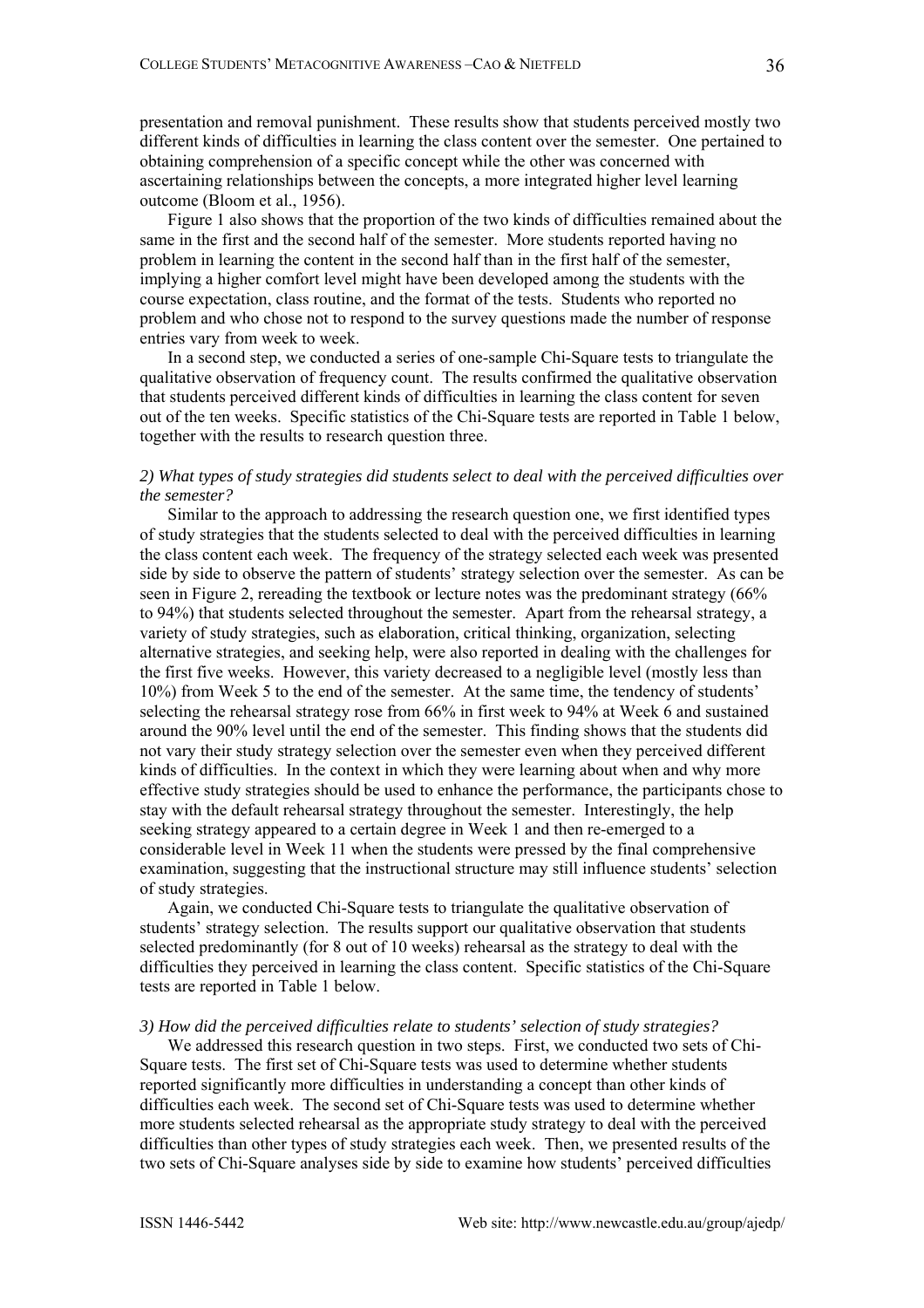

**Percentage of Student Reported Strategy Use By Week**

**Figure 2**: Percentage of student reported sta6tegy use by week

in learning the class content coordinate with the study strategies they selected to deal with these difficulties. As can be seen in Table 1, the kinds of difficulties students perceived in learning the class content varied from week to week. Although students perceived more difficulties in understanding specific concepts than other kinds of difficulties throughout the semester, there was no significant difference among the kinds of difficulties throughout the semester, except for Week 2, 4, and 5. In Week 2, students perceived significantly more problems in understanding a concept than other kinds of difficulties combined ( $\chi^2$ =4.55, df=1,  $p=03$ ). In contrast, students perceived significantly more difficulties in distinguishing differences between concepts than the difficulty in understanding the concept in Week 4  $(\gamma^2=12.49, df=1, p=.00)$  and Week 5 ( $\gamma^2=16.20, df=1, p=.00$ ).

On the other hand, Table 1 shows that students selected rehearsal as their primary study strategy in dealing with different kinds of difficulties throughout the semester except for Week 1 ( $\chi^2$ =1.16, df=1, p=.28) and Week 4 ( $\chi^2$ =3.66, df=1, p=.06). These results show that there was a lack of coordination between students' perceived difficulties and strategy selection. The data of Week 5 are particularly illustrative on this point. In Week 5, students still selected the rehearsal strategy when they perceived having significantly more problems in distinguishing relationships between concepts which require more advanced strategies to deal with. Our data clearly show that even though students perceived different kinds of difficulties in learning the class content, this awareness did not lead to variation in selection of the study strategies.

## *4) What were the relationships between students' perceived difficulties, selected study strategies, and test performances?*

To address this question, we first converted the kind of difficulties students perceived in learning the content and the type of strategies they selected to deal with the difficulties into two artificial dichotomous variables. As results of the above qualitative analysis indicate, understanding specific concepts was the most occurring difficulty that students perceived in learning the class content over the semester (Figure 1). Therefore, the perceived difficulties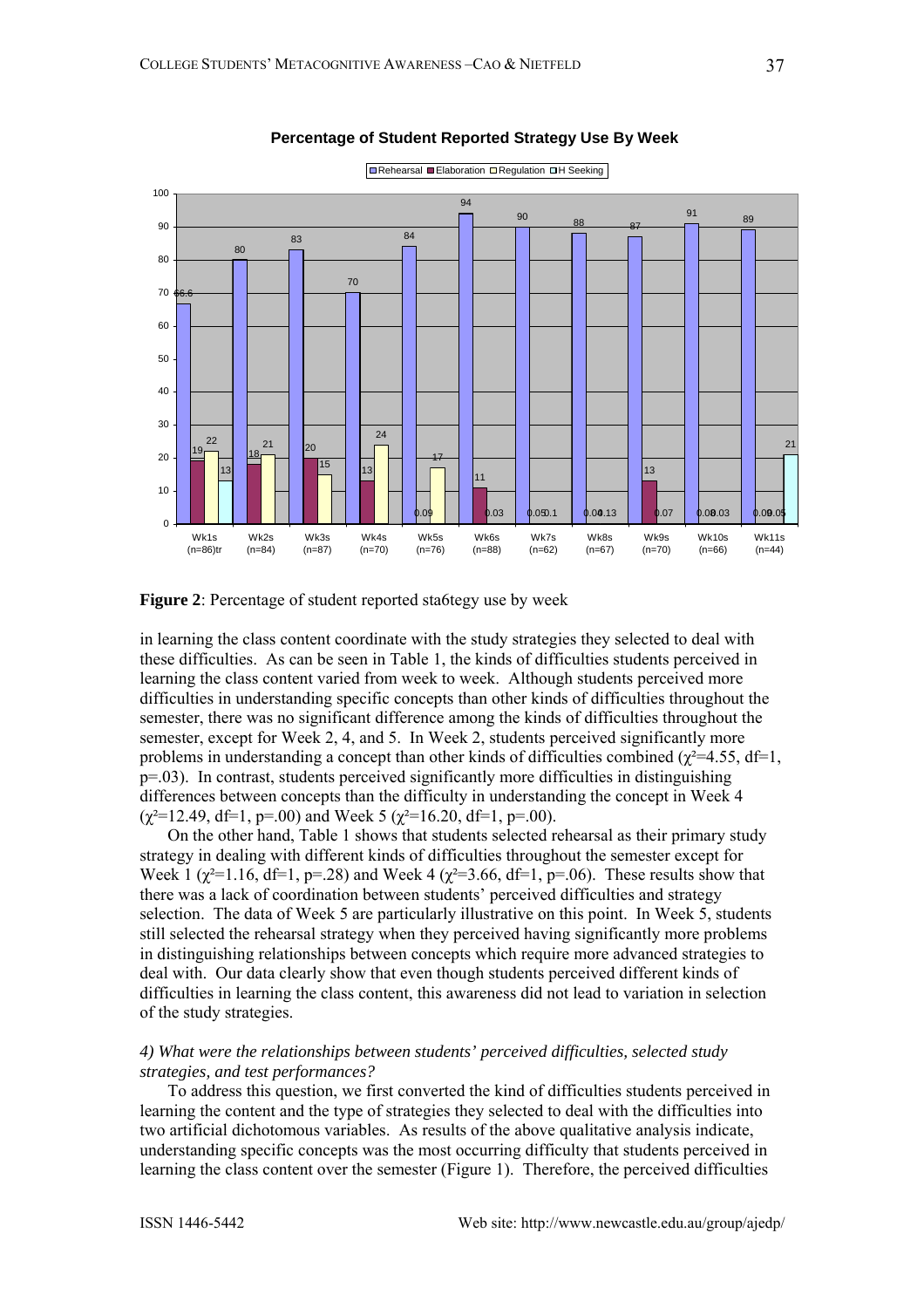| ٧<br>۰.<br>× |
|--------------|
|--------------|

|         | Difficulty in Understanding Concept |          |          | <b>Rehearsal Strategy Selection</b> |          |          |
|---------|-------------------------------------|----------|----------|-------------------------------------|----------|----------|
| Unit    | Observed                            | Expected | $\chi^2$ | Observed                            | Expected | $\chi^2$ |
| Week 1  | $49(n=91)$                          | 45.5     | .54      | $38(n=86)$                          | 43       | 1.16     |
| Week 2  | $54(n=88)$                          | 44       | $*4.55$  | 51 $(n=84)$                         | 42       | $*3.86$  |
| Week 3  | 43 $(n=89)$                         | 44.5     | .10      | 55 $(n=87)$                         | 43.5     | $*6.01$  |
| Week 4  | $25(n=82)$                          | 41       | $*12.49$ | 43 $(n=70)$                         | 35       | 3.66     |
| Week 5  | $22(n=80)$                          | 41       | $*16.20$ | $54(n=76)$                          | 36       | $*13.47$ |
| Week 6  | 41 $(n=85)$                         | 42.5     | .11      | $69$ (n=88)                         | 44       | $*28.41$ |
| Week 7  | $30(n=68)$                          | 34       | .94      | 48 $(n=62)$                         | 31       | $*18.65$ |
| Week 8  | $28(n=71)$                          | 35.5     | 3.17     | $50(n=67)$                          | 33.5     | $*16.25$ |
| Week 9  | $34(n=64)$                          | 32       | .25      | 53 $(n=70)$                         | 35       | $*18.51$ |
| Week 10 | $37(n=66)$                          | 33       | .97      | $56(n=67)$                          | 33.5     | $*30.22$ |

**Table 1**: Chi-Square Test of Observed and Expected Difficulties in Content Learning and Selected Study Strategies by Week

Note: \* Indicates results significant beyond the .05 level; \*\*Week 11 data not included as it is a review week.

variable was coded dichotomously with the value (1=conceptual understanding; 0=all other reported difficulties). Similarly, since the rehearsal strategy was the most selected strategy over the course of the semester (Figure 2), the selected strategy variable was coded as a dichotomous variable with the value (1=rehearsal; 0=other types of reported strategies). Then, we combined the eleven weekly dichotomous data to compute a total raw score over the semester for the perceived difficulty and the selected strategy variables respectively (Huck, 2004, p. 61). Since the test score was a continuous quantitative variable, we combined the test scores of the three quizzes and the final exam to get a raw score of students' test performance for the semester. Next, we used the Pearson correlation procedure to examine the relationship between students' perceived difficulties, selected study strategies, and test performance of the three quizzes and the final exam. Our data did not yield a significant relationship among these variables.

## **DISCUSSION**

We set out to document difficulties that students perceived in learning the content of educational psychology and the strategies they selected to deal with these challenges over a semester. In particular, we were interested in examining the coordination of students' perceived difficulties and selection of their study strategies. In other words, we intended to examine how students' awareness of the difficulties in learning the class content is related to their self-regulation of the study process. We further attempted to understand the relationship between students' perceived difficulties, selection of study strategies, and test performance. Our ultimate purpose was to find methods for reducing the commonly observed discrepancy between theories students seemingly possess about study strategies and their actual use of the strategies in order to enhance students' ability to self-regulate the learning process.

Our data show that students perceived various kinds of difficulties in learning the class content over the semester. These difficulties ranged from problems in understanding a particular concept, to concerns with processing the information in a limited period of time, and to challenges in distinguishing compare and contrast relationships between concepts. Our data also show that students employed the same rehearsal type of strategy--i.e., "reread textbook chapter and study the lecture notes," "memorize each concept of each theory" and "review terms, make flash cards, and read chapter"--predominately as the study strategy throughout the semester. Students did not vary their study strategies according to the different kinds of difficulties they perceived in the learning process.

This finding challenged our prediction that students' awareness of the different kinds of difficulties in learning the class content would influence their selection of study strategies. In particular, we assumed that students would select more sophisticated strategies such as elaboration, organization, summarization, self-questioning, and help seeking when they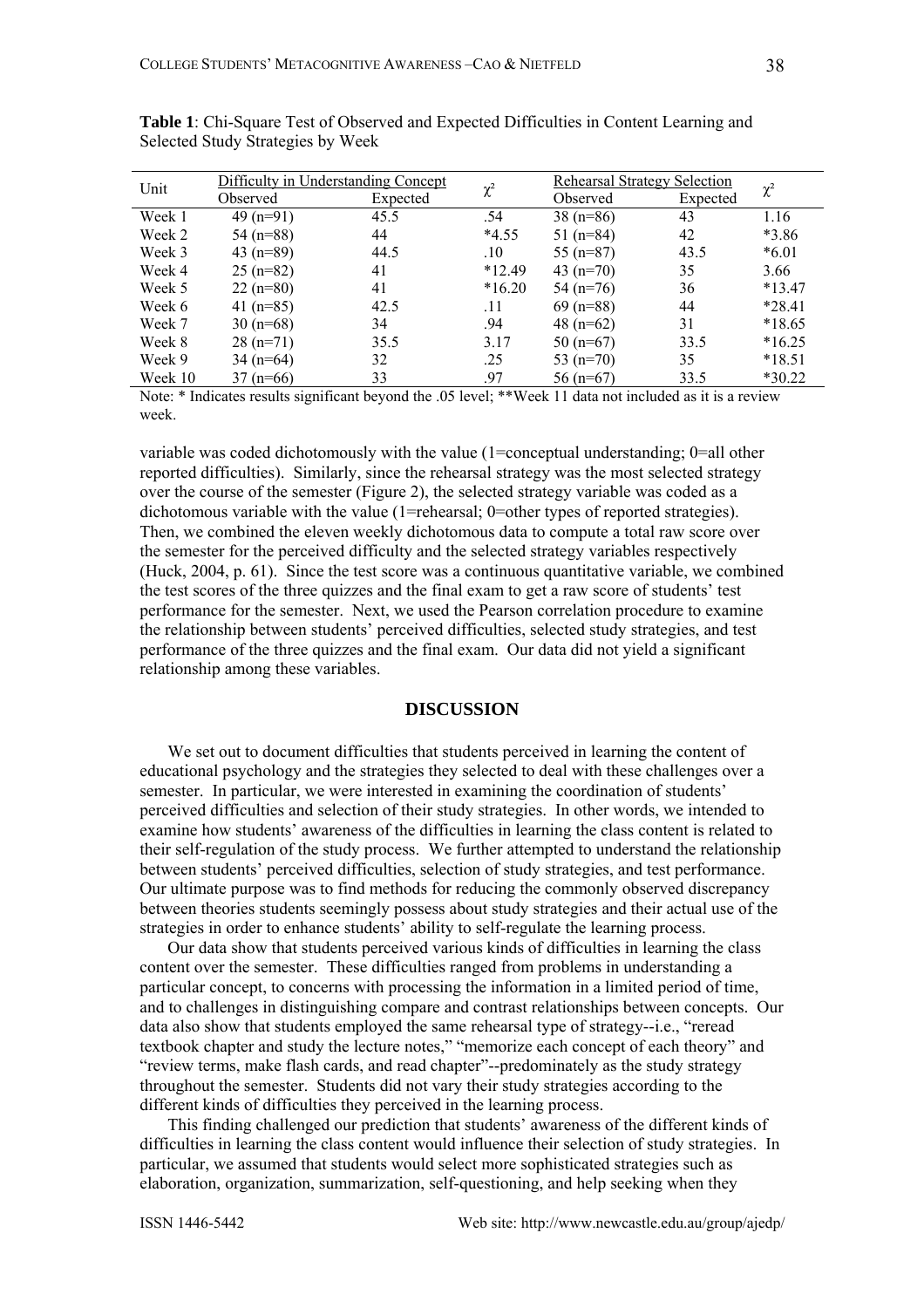perceived more challenging problems such as distinguishing differences and similarities between course concepts, and applying the difficult concepts in the discussion and analysis of classroom scenarios. Our finding rejected this assumption. Students' awareness of the various types of difficulties in the learning process did not prompt strategy shifting.

This result concurs with observations that students' selection of study strategies are not always optimal (Peverly et al., 2003), will likely not promote deep processing in a closedbook examination (Carrier, 2003), and tend to be relatively ineffective approaches to preparing for multiple-choice tests (Mackenzie, 1994). These observations indicate that after many years studying in school, college students are still not good at selecting appropriate study strategies (Garner, 1990; Justice & Dornan, 2001; Pressley et al., 1998; Wilhite, 1990) and self-regulating their learning process (Pressley, Borkowski, & Schneider, 1987; Peverly et al., 2003; Winne & Hadwin, 1998). Our results support the contention that "developmental changes in metacognitive awareness of study strategies appear to continue into adulthood" (Justice & Dornan, 2001, pp. 247-248; Schneider & Pressley, 1989).

Furthermore, our finding suggests that metacognitive awareness may not automatically translate into self-regulatory behaviors in learning. This finding raises a series of fundamental questions about the nature and function of metacognition in the process of learning: How are metacognitive knowledge and metacognitive skills related to each other in the learning process for students? What is the critical point or strength that is needed for metacognitive knowledge to break habitual ways of studying and to trigger regulatory behaviors that improve strategy use among students? How do regulation processes feedback to students' metacognitive awareness of their learning process? To what extent do motivational factors need to be considered in examining metacognitive process? How do the metacognitive factors and motivational factors converge to trigger self-regulatory behaviors in students' learning?

Current literature has started addressing the multiplicative relations between components of self-regulated learning. According to the self-regulation theory, self-regulated learners rely on systematic internal monitoring and feedback systems (Butler & Winne, 1995; Carver & Scheier, 2000; Schraw, 2001; Winne 1995). They are typically aware "of strategic relations between regulatory processes or responses and learning outcomes" (Zimmerman, 1990, p. 5). They intentionally regulate, monitor, and control their cognition, even though these functions may not occur at all times. A key feature across various models of self-regulated learning points to the importance of students' control of the learning process (Pintrich, 2000). However, the existing research and our findings suggest considerable effort is needed to clarify the relationship between components of self-regulated learning and, more importantly, to develop ways to promote self-regulated learning among students.

Our findings also bear practical implications to the classroom instruction. Previous research indicates that course characteristics and the degree of instructor support for metacognitive activity affect students' metacognitive monitoring (Curley et al., 1987; Justice & Dornan, 2001). In our course, we intentionally introduced the concept of metacognitive knowledge and skills, utilized weekly monitoring exercises to prompt students' reflection on their understanding and selection of study strategies, and provided feedback on students' test performances throughout the semester. However, our results did not show desirable results of these interventions. This unexpected result inspires us to further explore effective instructional strategies to promote metacognitive skills among students. Future research should examine alternative instructional strategies that provide more robust intervention to promote metacognitive skills among college students.

Our findings revealed no relationship between students' perceived difficulties, study strategies, and test performance. This result confirmed the previous finding that use of the study strategies does not relate to course performance (Justice & Dornan 2001). The lack of relationship between choice of study strategies and test performance indicates that classroom learning is a complex process, which involves other contextual and social-cognitive variables such as course characteristics and motivation (Wolters & Pintrich, 2001). Existing research shows that the use of learning and study strategies is related not only to the actual ability level of students, but also to their level of perceived ability (Ames & Archer, 1988; Pintrich & De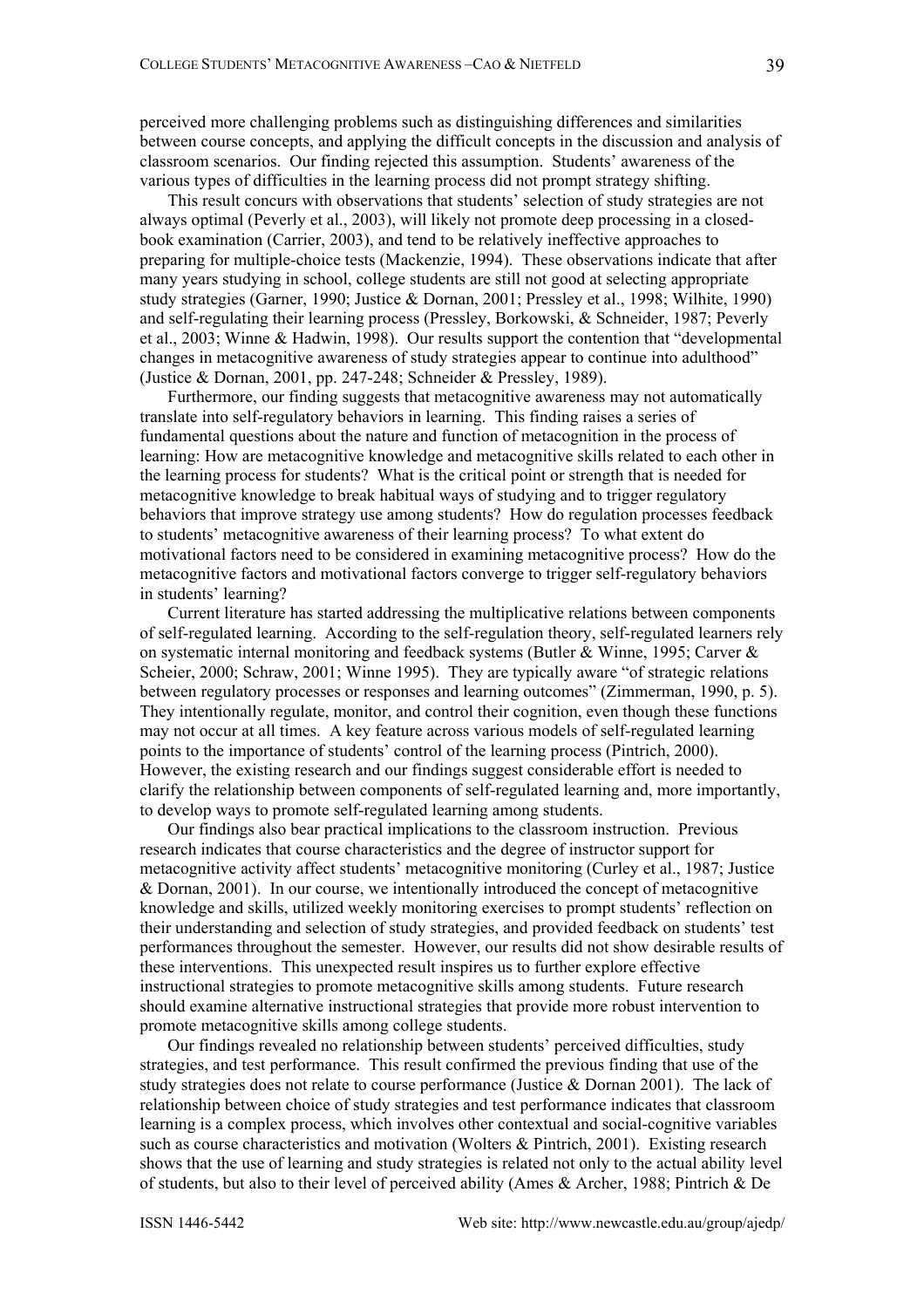Groot, 1990; William & Clark, 2004). Future research should examine the relationship between cognitive variables such as strategy use and motivational variables such as selfefficacy of strategy use (Schunk & Zimmerman, 2003; Zimmerman, 1995, 1998). In addition, interventions aiming at developing students' self-regulatory abilities should consider it as a complex, long-term, and thoroughly social process (Justice & Dornan, 2001, Pressley, 1995; Schneider & Pressley, 1989).

An alternative explanation for our non-significant correlational findings, however, involves the relationship between strategy use and course assessment. Studies by Curley et al. (1987) and Weiss and Rohwer (1986) found that strategy use was affected by course characteristics and type of testing. The students may have perceived the rehearsal strategy as appropriate for the level of learning they intended to achieve and the type of assessment they had to deal with. In the current study, although multiple choice questions were used in both classes, the types of questions used would be expected to vary based on course and instructor. Thus, the lack of relationship between strategy use and performance might stem from a failure of the students to "match" their strategies to the course assessment. For example, the use of high-order cognitive strategies may not affect performance on primarily knowledge-based assessments.

### **SUMMARY**

The present study provides some empirical evidence that research on student learning needs to continue addressing the observed discrepancy between students' theory of study strategy selection and use and their actual use of the study strategies. Our data show that college students use predominately less effective study strategies in learning. Their awareness of different kinds of difficulties encountered in learning the class content did not lead to adjustment of their study strategies. There is a lack of coordination between students' metacognitive awareness of the learning process and metacognitive regulatory behaviors. Our results show that metacognitive awareness does not automatically lead to regulatory behavior in student learning. This finding suggests a complex relationship between metacognitive awareness and metacognitive skills in the classroom learning context and calls for more research in this area.

The present study was conducted in an educational psychology course, in which the students were exposed to theories and research of learning. The students were expected to develop a sufficient understanding of the utility of effective study strategies and explore ways, through their own experience, to promote learning among their future students by applying various effective study strategies. Our results indicate that merely exposing students to a variety of study strategies and providing monitoring exercises are not enough to ensure students' application of the theories and the effective study strategies. More intensive intervention is needed for students to not only understand but also master the recommended strategies. The current study was limited by a relatively small sample and in one subject area. A larger scale study examining both the strategies used by the students and the demands and support for different strategies in various subject areas and at different course levels will be needed to address the effects of characteristics of classroom environment on strategy use and class performance.

#### **REFERENCES**

Albaili, M. A. (1997). Differences among low-, average-, and high-achieving college students on learning and study strategies. *Educational Psychology, 17*(1/2), 171-177.

Ames, C., & Archer, J. (1988). Achievement goals in the classroom: Students' learning strategies and motivational processes. *Journal of Educational Psychology, 80*, 260-267.

Bernardo, A. B. I. (2003). Approaches to learning and academic achievement of Filipino students. *Journal of Genetic Psychology, 164*(1), 101-114.

Biggs, J. B. (1987). *Student approaches to learning and studying*. Hawthorn, Australia: Australian Council for Educational Research Ltd.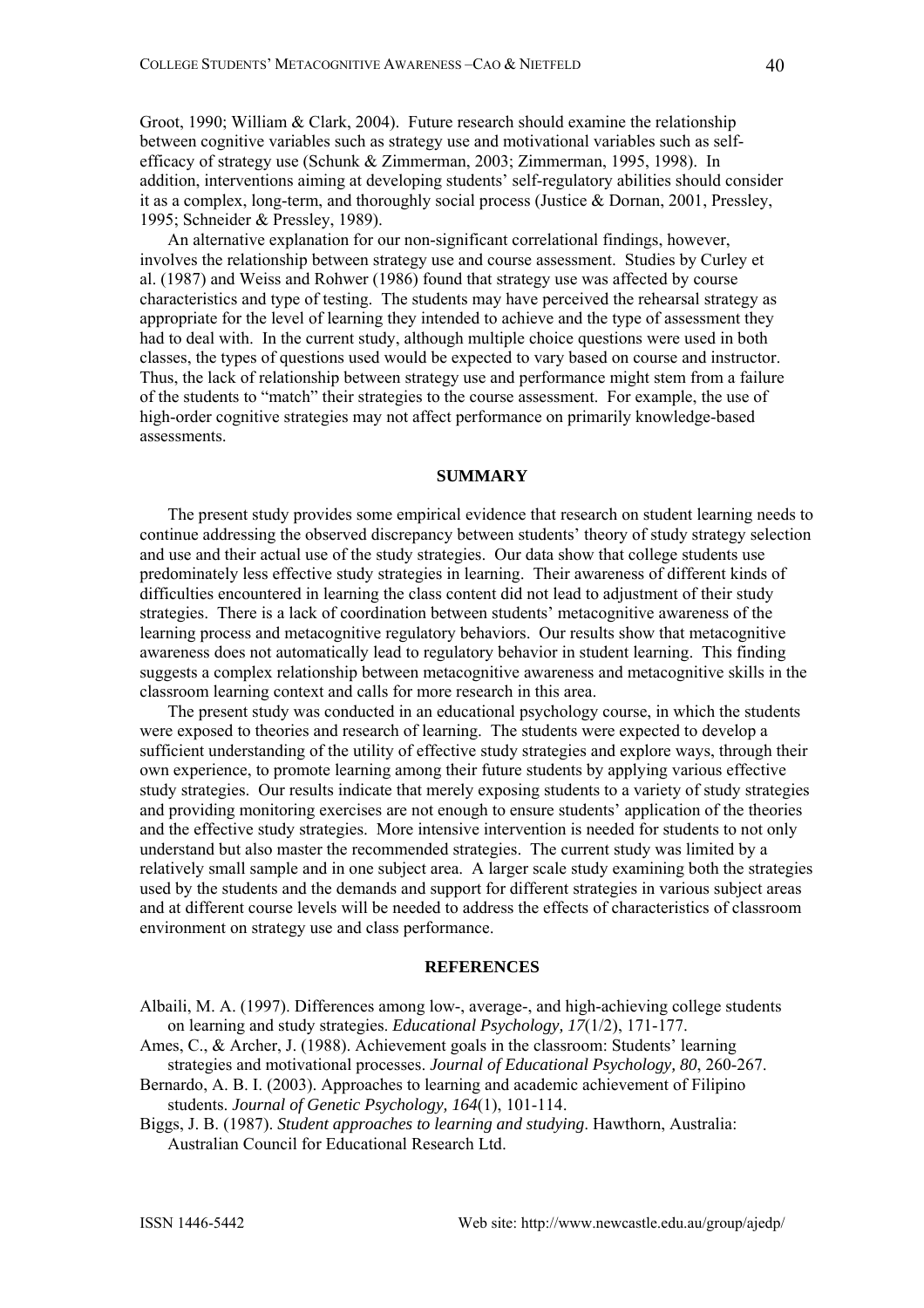- Bloom, B. S., Englehart, M. D., Furst, E. J., Hill, W. H., & Krathwohl, D. R. (1956). Taxonomy of educational objectives: The classification of educational goals. Handbook 1: Cognitive domain. New York: McKay.
- Boekaerts, M., Pintrich, P. R. & Zeidner, M. (Eds.), *Handbook of self-regulation*. San Diego: Academic Press.
- Borkowski, J. G., Carr, M., & Pressley, M. (1987). "Spontaneous" strategy use: Perspectives from metacognitive theory. *Intelligence, 11*, 61-67.
- Butler, D. L., & Winne, P. H. (1995). Feedback and self-regulated learning: A theoretical synthesis. *Review of Educational Research, 65(*3), 245-281.
- Carrier, L. M. (2003). College students' choice of study strategies. *Perceptual and Motor skills, 96,* 54-56.
- Carver, C. S., & Scheier, M. F. (2000). On the structure of behavioral self-regulation. In N. Frederiksen, R. Glaser, A. Lesgold, & M. G. Shafto (Eds.), *Diagnostic monitoring of skill and knowledge acquisition* (pp. 141-172). Hillsdale, NJ: Erlbaum.
- Craik, F. I. M., & Tulving, E. (1975). Depth of processing and the retention of words in episodic memory. *Journal of Experimental Psychology: General, 104,* 268-294.
- Curley, R. G., Estrin, E. T., Thomas, J. W., & Rohwer, W. D. Jr. (1987). Relationships between study activities and achievement as a function of grade level and course characteristics. *Contemporary Educational Psychology, 12*, 324-343.
- Derry, J. J., & Murphy, D. A. (1986). Designing systems to train learning ability: From theory to practice, *Review of Educational Research, 56*, 1-39.
- Entwistle, N., & Ramsden, P. (1983). *Understanding student learning.* London: Croom Helm.
- Everson, H. T., Weinstein, C. E., & Laitusis, V. (2000, April). *Strategic learning abilities as a predictor of academic achievement*. Paper presented at the annual meeting of the American Educational Research Association, New Orleans, LA.
- Gall, M. D., Gall, J. P., & Borg, W. R. (2003). *Educational research: An introduction.* (7<sup>th</sup> ed.). Boston: Allyn & Bacon.
- Garner, R. (1990). When children and adults do not use learning strategies: Toward a theory of settings. *Review of Educational Research, 60*, 517-529.
- Glaser, B. G., & Strauss, A. L. (1967). The Discovery of Grounded Theory: Strategies for Qualitative Research. Chicago: Aldine.
- Hartman, H. J. (2001). Developing students' metacognitive knowledge and skills. In H. J. Hartman (Ed.) *Metacognition in learning and instruction* (pp. 33-67). Dordrecht, Netherlands: Kluwer Academic.
- Huck, S. W. (2004). *Reading statistics and research* (4<sup>th</sup> ed.). Boston: Pearson.
- Jakubowski, T. G. (2003). Social-cognitive factors associated with the academic self-regulation of undergraduate college students in a learning and study strategies course. *Dissertation Abstracts International Section A: Humanities & Social Sciences, 63*(12-A), 4221.
- Justice, E. M., & Dornan, T. M. (2001). Metacognitive differences between traditional-age and nontraditional-age college students. *Adult Education Quarterly, 51*(3), 236-249.
- Kirk, J., & Miller, M. L. (1986). *Reliability and validity in qualitative research*. Beverly Hills, CA: Sage.
- Mackenzie, A. M. (1994). Examination preparation, anxiety and examination performance in a group of adult students. *International Journal of Lifelong Education, 13,* 373-388.
- McCormick, C. B. (2003). Metacognition and learning. In W. M. Reynolds & G. E. Miller (Eds.), *Handbook of psychology: Vol. 7. Educational psychology* (pp. 79-102). New York: Wiley & Sons.
- McKeachie, W. J., Pintrich, P. R., & Lin, Y. (1985). Teaching learning strategies, *Educational Psychologist, 20*, 153-160.
- Peverly, S. T., Brobst, Graham, M., & Shaw, R. (2003). College adults are not good at selfregulation: A study on the relationship of self-regulation, note taking, and test taking. *Journal of Educational Psychology, 95*(2), 335-346.
- Pintrich, P. R. (2000). The role of goal orientation in self-regulated learning. In M. Boekaerts, P. R. Pintrich, & M. Zeidner (Eds.), *Handbook of self-regulation* (pp. 451-502). San Diego: Academic Press.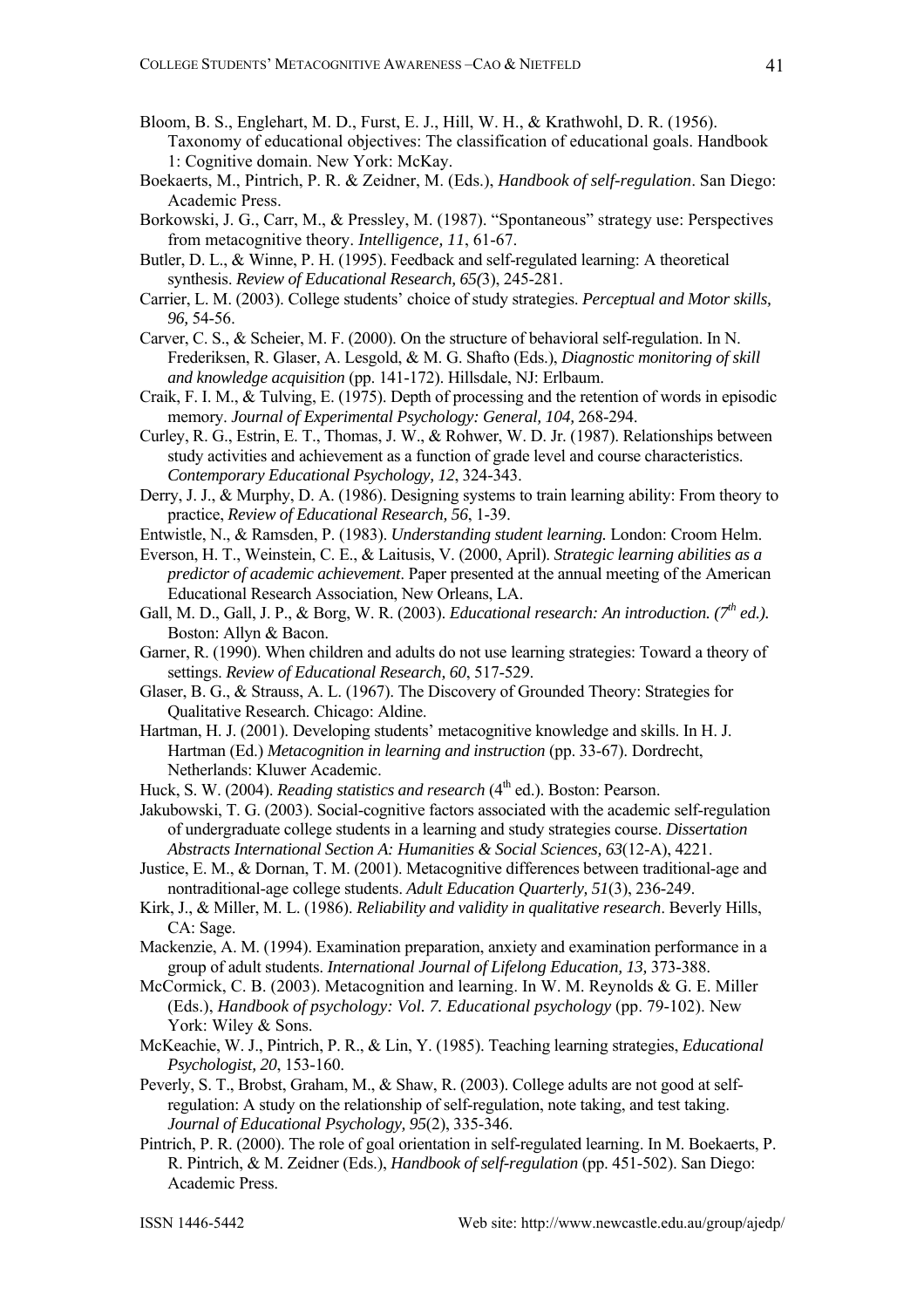- Pintrich, P. R., & De Groot, E. V. (1990). Motivation and self-regulated learning components of classroom academic performance. *Journal of Educational Psychology, 82*, 33-40.
- Pressley, M. (1995). More about the development of self-regulation: Complex, long-term, and thoroughly social. *Educational Psychologist, 30*(4), 207-212.
- Pressley, M., Van Etten, S., Yokoi, L., Freebern, G., & Van Meter, P. (1998). The metacognition of college studentship: A grounded theory approach. In D. J. Hacker, J. Dunlosky, & A. C. Graesser (Eds.), *Metacognition in educational theory and practice* (pp. 347-365). Mahwah, NJ: Erlbaum.
- Rozencwajg, P. (2003). Metacognitive factors in scientific problem-solving strategies. *European Journal of Psychology of Education, XVIII*(3), 281-294.
- Schneider, W., & Pressley, M. (1989). *Memory development between 2 and 20*. New York: Springer-Verlag.
- Schraw, G. (1994). The effect of metacognitive knowledge on local and global monitoring. *Contemporary Educational Psychology, 19*, 143-154.
- Schraw, G. (2001). Promoting general metacognitive awareness. In H. J. Hartman (Ed.) *Metacognition in learning and instruction* (pp. 3-16). Dordrecht, Netherlands: Kluwer Academic.
- Schraw, G., & Dennison, R. S. (1994). Assessing metacognitive awareness. *Contemporary Educational Psychology, 19*, 460-475.
- Schunk, D. H., & Zimmerman, B. J. (Eds.), (1998). *Self-regulated learning: From teaching to self-reflective practice.* New York: Guilford Press.
- Schunk, D. H., & Zimmerman, B. J. (2003). Self-regulation and learning. In W. M. Reynolds & G. E. Miller (Eds.), *Handbook of Psychology: Educational Psychology* (pp. 59-78). Wiley & Sons.
- Sinkavich, F. G. (1991, April). *Metamemory, study strategies, and attribution style: Cognitive processes in classroom learning.* Paper presented at the annual meeting of the American Educational Association, Chicago, ILL.
- Smith, D. R. (2003). Measuring the success of a university "learning to learn" course. *Dissertation Abstracts International Section A: Humanities & Social Sciences, 63*(7-A), 2461.
- Sperling, R. A., Howard, B. C., Staley, R., & Dubois, N. (2004). Metacognition and selfregulated learning constructs. *Educational Research and Evaluation, 10*(2), 117-139.
- Weinstein, C. E. (1988). Assessment and training of student learning strategies. In R. R. Schmeck (Ed.), *Learning strategies and styles* (pp. 291-316). New York: Plenum.
- Weinstein, C. E., & Mayer, R. E. (1983). The teaching of learning strategies. *Innovation Abstracts, 5.* (ERIC Document Reproduction Service No. ED 237180)
- Weinstein, C. E., & Mayer, R. E. (1986). The teaching of learning strategies, In M. C., Wittrock (Ed.), *Handbook of Research on Teachin,* (3rd. ed. pp. 315-327). New York: MacMillan.
- Wilhite, S. C. (1990). Self-efficacy, locus of control, self-assessment of memory ability, and study activities as predictors of college course achievement. *Journal of Educational Psychology, 82*, 696-700.
- Williams, R. L., & Clark, L. (2004). College students' ratings of student effort, student ability and teacher input as correlates of student performance on multiple-choice exams. *Educational Research, 46*(3), 229-239.
- Winne, P. H., & Hadwin, A. F. (1998). Studying as self-regulated learning. In D. J. Hacker, J. Dunlosky, & A. C. Graesser (Eds.), *Metacognition in educational theory and practice* (pp. 227-304). Mahwah, NJ: Erlbaum.
- Wolters, C. A., & Pintrich, P. R. (2001). Contextual differences in student motivation and selfregulated learning in mathematics, English, and social studies classrooms. In H. J. Hartman (Ed.) *Metacognition in learning and instruction* (pp. 103-124). Dordrecht, Netherlands: Kluwer Academic.
- Zimmerman, B. J. (1990). Self-regulated learning and academic achievement: An overview. *Educational Psychologist, 25*, 3-17.
- Zimmerman, B. J. (1995). Self-regulation involves more than metacognition: A social cognitive perspective, *Educational Psychologist, 30*, 217-221.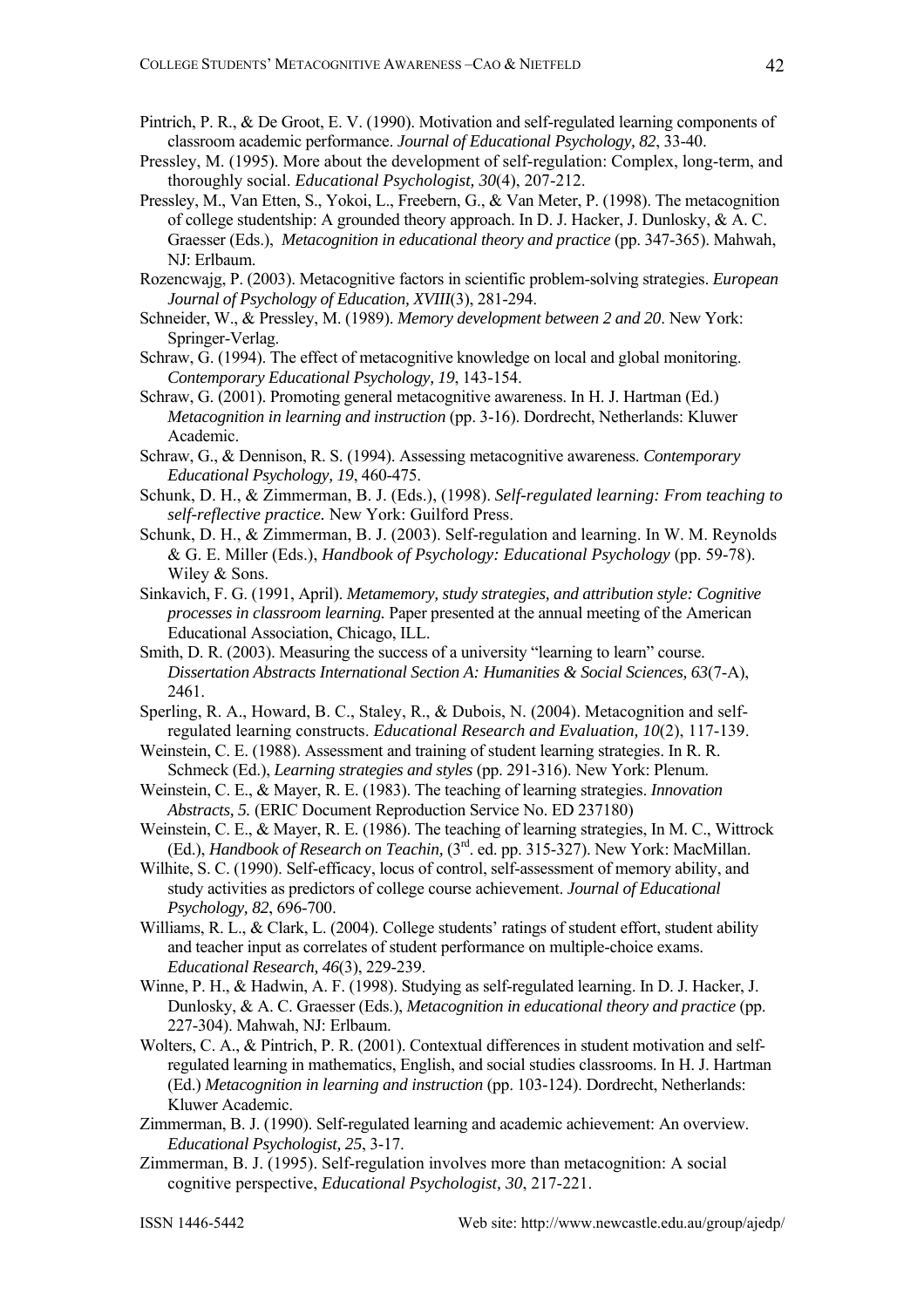- Zimmerman, B. J. (1998). Developing self-fulfilling cycles of academic self-regulation: An analysis of exemplary instructional models. In D. H. Schunk & B. J. Zimmerman (Eds.), *Self-regulated learning: From teaching to self-reflective practice (pp. 1-19). New York:* Guilford Press.
- Zimmerman, B. J., & Martinez-Pons, M. (1988). Construct validation of a strategy model of student self-regulation. *Journal of Educational Psychology, 80*, 284-290.

### **Biographical Notes**

*Li Cao* is Associate Professor in the Counseling and Educational Psychology Department University of West Georgia. His research interests include metacognition, self-efficacy, and selfregulated learning.

*John Nietfeld* is Assistant Professor in the Department of Curriculum and Instruction North Carolina State University. His research interests include metacognition, motivation, and reading.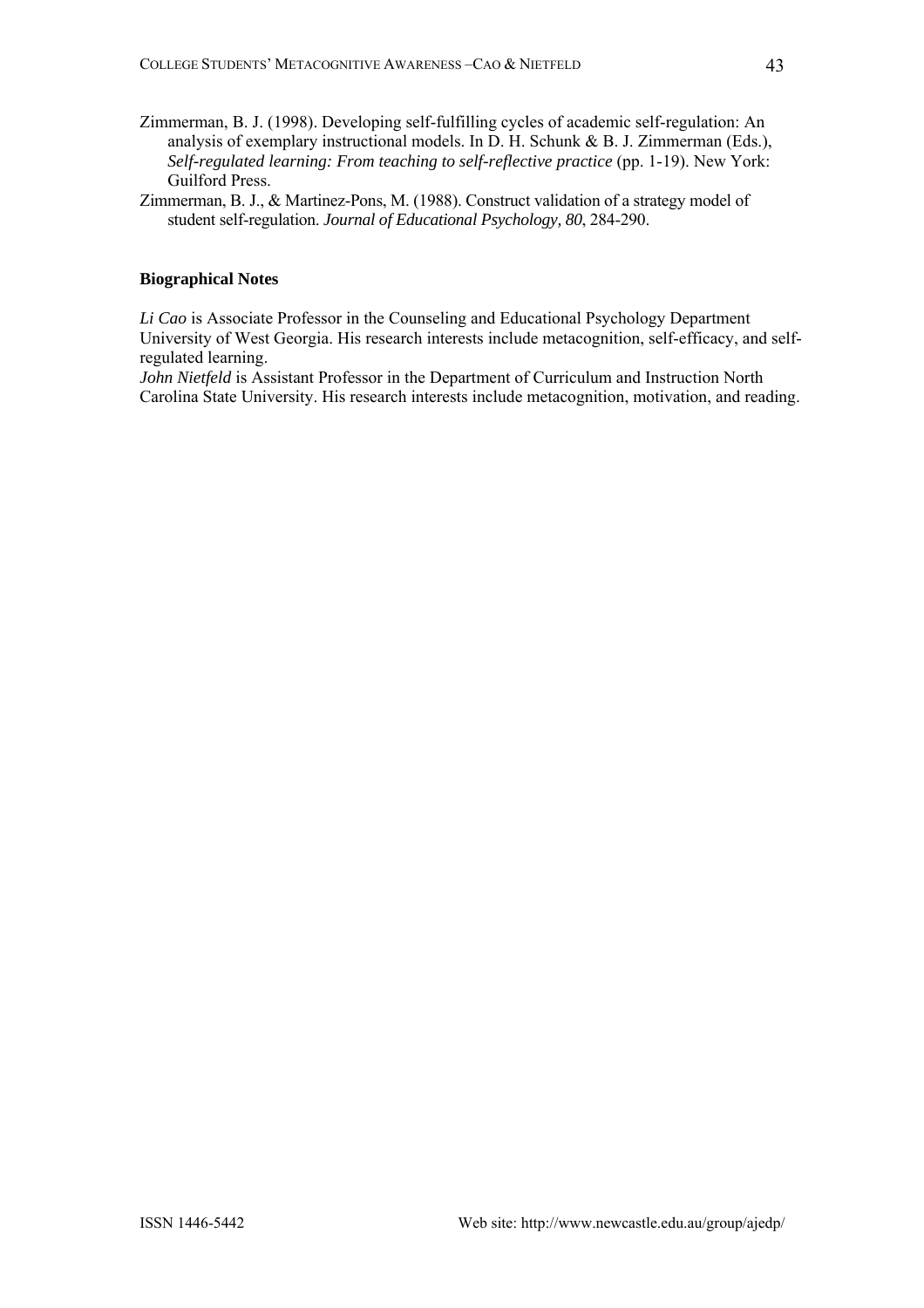# **APPENDIX A** Sample Weekly Monitoring Exercise Sheet

| Research/Cognitive Development<br>Please indicate below your overall understanding of the content from today's class: |                                                                                                                                                                                                                                                           |                                  |
|-----------------------------------------------------------------------------------------------------------------------|-----------------------------------------------------------------------------------------------------------------------------------------------------------------------------------------------------------------------------------------------------------|----------------------------------|
|                                                                                                                       | $0\%$                                                                                                                                                                                                                                                     | 100%                             |
|                                                                                                                       | What concept(s) from today's class did you find difficult to understand?                                                                                                                                                                                  |                                  |
|                                                                                                                       | Specifically, what will you do to improve your understanding of the concept(s) you listed above?                                                                                                                                                          |                                  |
|                                                                                                                       | 1. Experimental research requires which one of the following?                                                                                                                                                                                             |                                  |
| А.<br>В.<br>C.<br>D.                                                                                                  | Manipulating an aspect of the environment<br>Being able to predict two or more variables<br>Describing each variable in considerable detail<br>Studying behavior in an actual classroom environment                                                       |                                  |
| Confident                                                                                                             | 0%                                                                                                                                                                                                                                                        | 100%<br>$\overline{\text{Conf}}$ |
|                                                                                                                       | 2. Mr. Johnson teaches a class of twenty 8-year-old third graders. His goal for the upcoming school<br>year is to help at least 50% of his students reach formal operations. Judging from Piaget's theory, we<br>would expect that Mr. Johnson's goal is: |                                  |
| A.<br>В.<br>C.<br>D.                                                                                                  | An easy one to attain<br>Almost impossible to attain<br>Attainable only if he emphasizes abstract reasoning throughout the school year<br>Attainable only if his students have had enriched educational experiences most of their lives                   |                                  |
| Confident                                                                                                             | 0%                                                                                                                                                                                                                                                        | 100%<br>$\overline{\text{Conf}}$ |
|                                                                                                                       | 3. From a Vygotskian perspective, scaffolding serves what purpose in instruction?                                                                                                                                                                         |                                  |
| А.<br>В.<br>C.<br>D.                                                                                                  | It gives an idea of what they need to do to get good grades<br>It keeps school tasks within their actual developmental level<br>It lets them learn by watching one another<br>It supports them as they perform difficult tasks                            |                                  |
| Confident                                                                                                             | $0\%$                                                                                                                                                                                                                                                     | 100%<br>Confident                |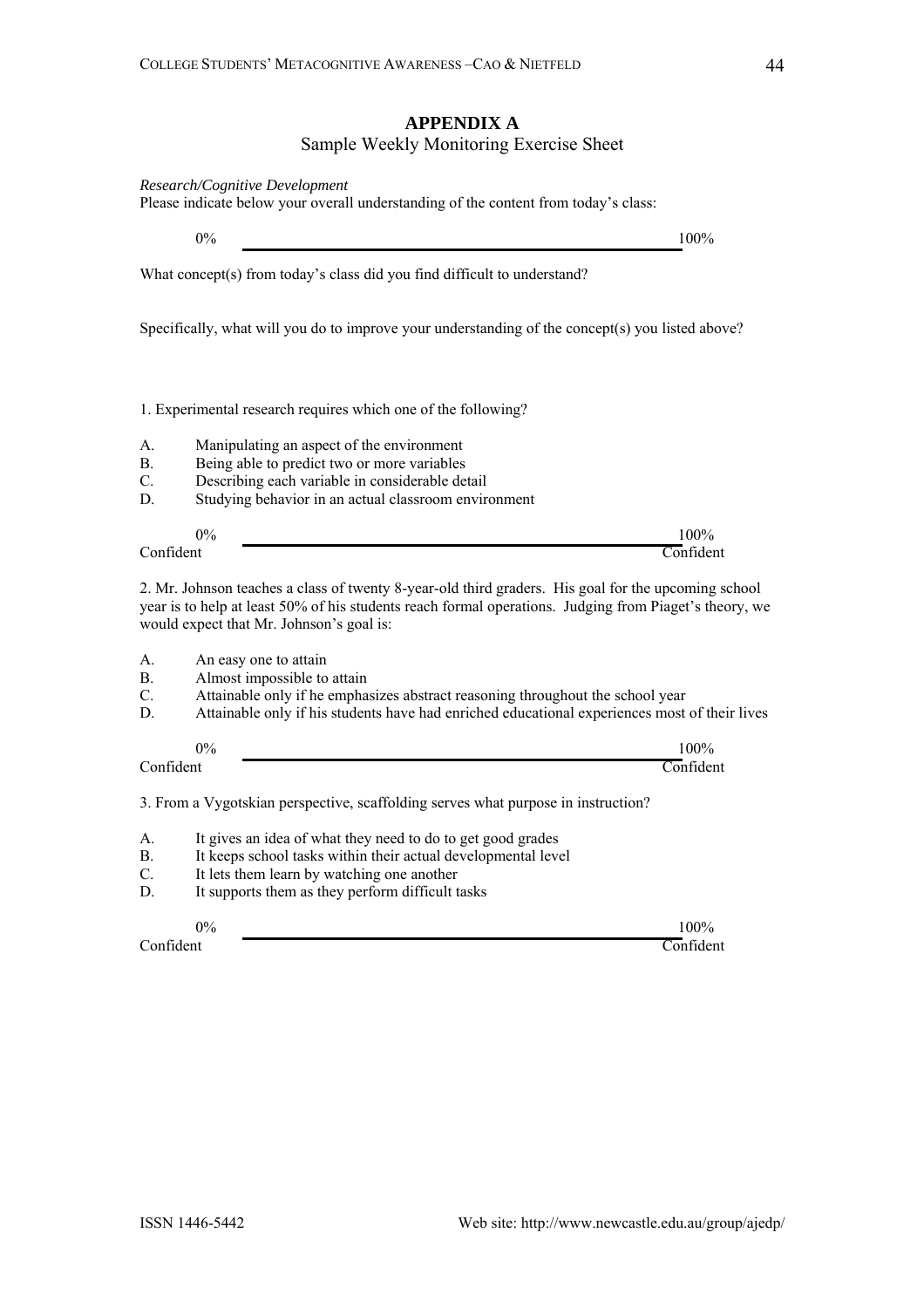# **APPENDIX B** Category of Students' Perceived Difficulties in Learning the Class content

| Code                        | Type of Problem             | Example                                                                    |
|-----------------------------|-----------------------------|----------------------------------------------------------------------------|
|                             | Understanding specific      | "I really need to look again negative reinforcement"                       |
|                             | concept                     | "I still have problems holding on to the definition of efficacy."          |
| $\mathcal{D}_{\mathcal{A}}$ | Confidence/need to remember | "I understand the material but am not sure if I can remember it later."    |
|                             | content                     | "Concepts very clear, just hope can remember later"                        |
| $\mathcal{E}$               | No Problem                  | "nothing the concepts were well presented today and I enjoyed the          |
|                             |                             | video it was a well needed break from lecture."                            |
|                             |                             | "I don't feel I full grasp all the concepts but I didn't have a problem w/ |
|                             |                             | anything specific"                                                         |
| 4                           | Applications                | "applying positive/negative reinforcement v. punishment"                   |
|                             |                             | "Finding the consequences $\&$ response from the operant conditional       |
|                             |                             | examples."                                                                 |
|                             |                             | "How to do cooperative learning and be successful"                         |
| $\sim$                      | Too much info/content       | "the handout charting the different teaching styles had a lot of           |
|                             |                             | information on it."                                                        |
|                             |                             | "I understand concepts its just so much material at one time, especially   |
|                             |                             | w/out the days notes in front of me"                                       |
| 6                           | Understanding relationship  | "I get confused sometimes on different types of reinforcement and          |
|                             | b/w concepts                | punishment."                                                               |
|                             |                             | "the difference between entity and incremental theory of intelligence"     |
|                             | Paying attention            | "I had a hard time focusing so I suppose all"                              |
|                             |                             | "I had a hard time paying attention today. It seemed like so much          |
|                             |                             | information to take in that I couldn't focus on the lecture."              |